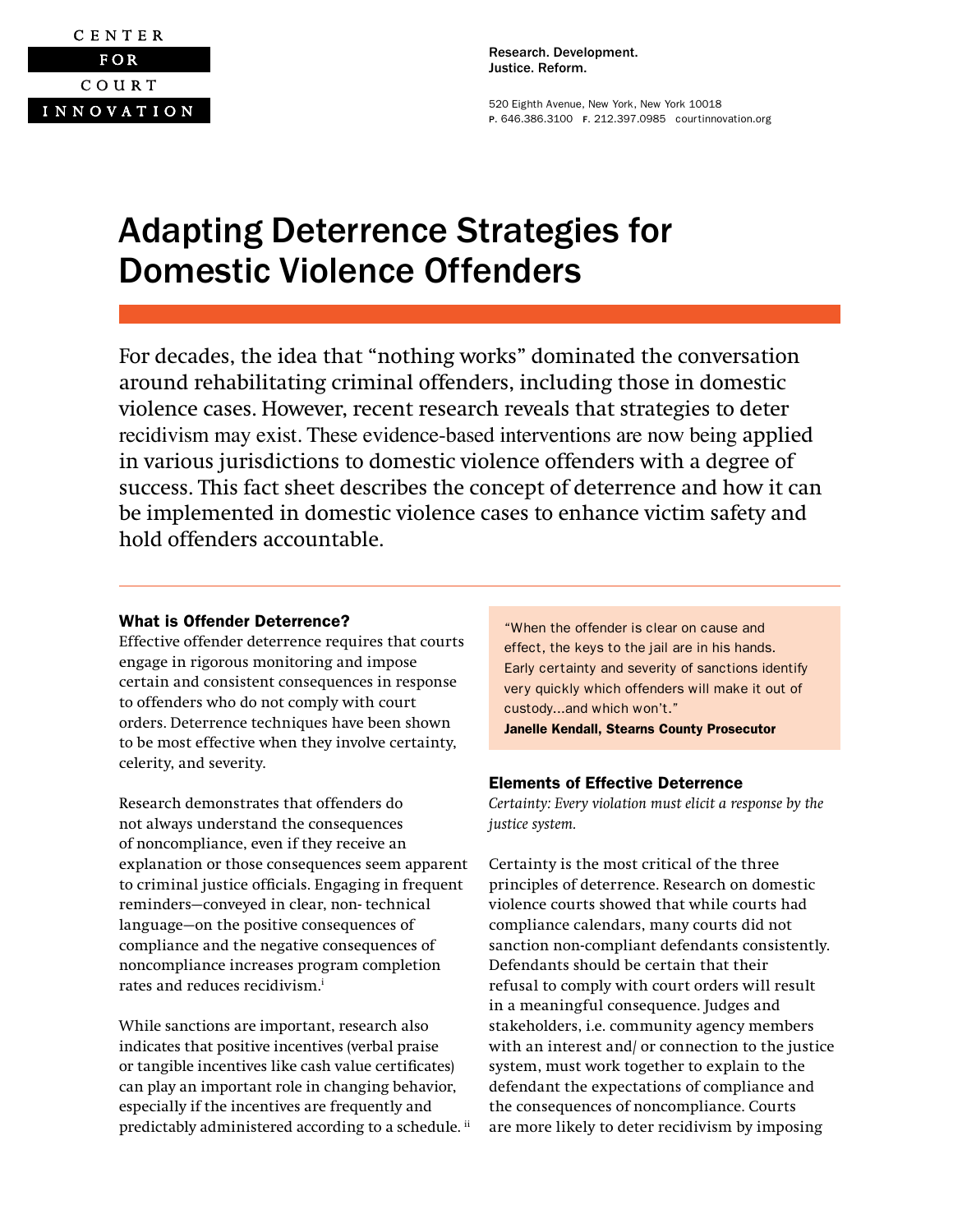minor penalties on offenders for each incident of noncompliance rather than permitting repeated noncompliance and then suddenly imposing a severe sanction.

Certainty in Practice: In Moorhead, Minnesota, the Domestic Violence Court worked with stakeholders to create a sanctioning matrix. This matrix is given to defendants as part of their Domestic Violence Court Participant Handbook.

*Celerity: Violations must be met with a swift imposition of sanctions.*

Not only must each violation of a court order result in a consequence for the offender, but that consequence must be prompt. An extended delay between noncompliance and punishment will only contribute to the offender's doubt as to whether sanctions will be imposed. This in turn undermines the court's ability to deter recidivism.

Celerity in Practice: In Bemidji, Minnesota, the court worked with stakeholders to create the Domestic Violence Court handbook in which defendants are required to write their conditions of probation. If the defendant forgets to bring the Handbook to a compliance hearing, the judge requires the defendant to sit in court and re-write the conditions of probation.

*Severity: There must be a proportional response to violations that is strong enough to deter behavior and leaves room for stronger sanctions in the future, if necessary.*

When offenders refuse to comply, courts should implement a system of gradually increasing sanctions based on the frequency and severity of the offender's violation. By responding with the appropriate severity and repeatedly reminding the offender of the consequences of further violations, courts can increase the chances that offenders understand the consequences of noncompliance.

#### *Judicial Monitoring*

Typically, compliance monitoring involves bringing defendants back to court post-plea/postdisposition to ensure adherence to court ordered conditions, such as orders of protection or batterer program mandates. Judicial monitoring provides consistent opportunities to establish the credibility of sanctions for noncompliance. Holding regular compliance hearings, scheduled to respond to risk of noncompliance, sends the message to defendants that non-compliance with court orders and mandated programs will be met with swift sanctions. Courts are encouraged to discuss compliance monitoring with stakeholders, create interagency compliance monitoring protocols and procedures, and incorporate these into their domestic violence court planning documents and operations.iii

Judicial Monitoring in Practice: In Dallas, Texas, the domestic violence court judge meets with his designated probation officer and his court coordinator prior to court to ensure that all relevant information regarding compliance is shared. On compliance dates, the probation officer is in court to provide a written report to the judge and can call court-mandated programs if there are any questions regarding compliance.

The Winnebago County Domestic Violence Coordinated Court holds a special docket twice per month to monitor respondents. At each compliance docket, the judge monitors each defendant for compliance with orders to attend partner abuse intervention programming and other terms of the order of protection.

# Deterrence Strategies in Domestic Violence Cases

Effective deterrence holds particular significance for domestic violence courts and stakeholders as it promotes the dual goals of enhancing victim safety while also holding offenders accountable for their behavior, which in turn reduces the overall risk of further abuse.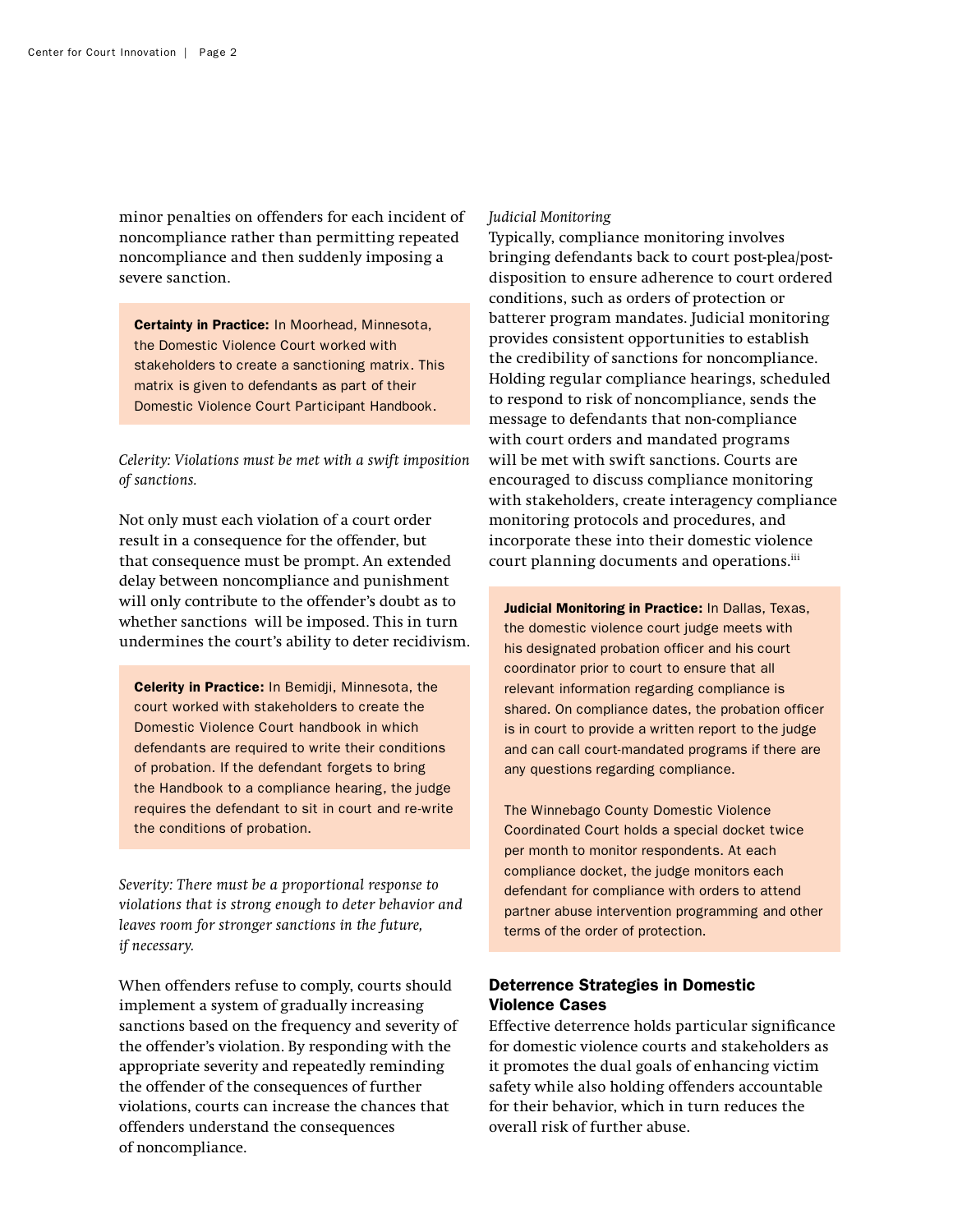Domestic violence practitioners have defined accountability to have both personal and institutional aspects, in which recidivism plays one part of the broader goal of victim safety.

*Personal accountability* focuses on the ways in which a domestic violence offender makes amends for coercive behaviors that have harmed the victim and creates a plan to avoid future harmful conduct.

"Accountability means that the offender not only admits to the violent conduct, but also apologizes for it and then makes amends for it by changing himself or herself so the violence will never happen again."

Hon. Roberto Cañas Dallas County Specialized Criminal Domestic Violence Court

In order to ensure individual accountability, it must be paired with institutional accountability, in which courts and stakeholders create protocols and processes to ensure that their response to the offender increases victim safety and reduces violence. Research indicates that domestic violence courts in the United States not only indicate offender accountability as one of their highest goals, but that they have also created reporting protocols with court-mandated programs and judicial reviews to support this goal.<sup>iv</sup>

**Deterrence in Practice:** In response to increasing rates of domestic violence in High Point, North Carolina, law enforcement borrowed the approach of "focused deterrence" from drug and gang offenders and applied it to low and high risk domestic violence offenders. The High Point Police Department implemented a system of positive incentives, community engagement, and warnings of jail time with measurable success.<sup>v</sup>

### Strategies for Deterrence

*Courts and stakeholders should create compliance strategies that enhance their ability to identify noncompliance and impose sanctions with certainty, celerity, and the appropriate severity.*

- Implement a formal compliance calendar;
- Work with stakeholders to create a sanctioning matrix that can be shared with the defendant;
- Ensure that court and stakeholders consistently and in plain language explain the consequences of noncompliance;
- Request that offenders reiterate their promise to comply;
- Work with stakeholders to create uniform compliance reports;
- Identify which stakeholders need to be at compliance hearings;
- Identify sanctions and positive reinforcements to respond to the individual offender; and
- Identify ways in which technology can be used to share compliance information.

For more information or to request training and technical assistance, visit: *<http://www.courtinnovation.org/topic/domestic- violence>*

#### Authors

Rebecca Thomforde Hauser and Nida Abbasi, Center for Court Innovation

#### Resources

- 1. Evidence-Based Strategies for Working with Offenders *[http://www.biscmi.org/wp- content/uploads/2014/12/Evid-](http://www.biscmi.org/wp- content/uploads/2014/12/Evid-Based-Strategies- for-working-with-Offenders-Rampel-CCI- 2014.pdf)[Based-Strategies- for-working-with-Offenders-Rampel-CCI-](http://www.biscmi.org/wp- content/uploads/2014/12/Evid-Based-Strategies- for-working-with-Offenders-Rampel-CCI- 2014.pdf)[2014.pdf](http://www.biscmi.org/wp- content/uploads/2014/12/Evid-Based-Strategies- for-working-with-Offenders-Rampel-CCI- 2014.pdf)*
- 2. Domestic Violence Court Compliance Monitoring *[https://www.supremecourt.ohio.gov/JCS/domesti cViolence/](https://www.supremecourt.ohio.gov/JCS/domesti cViolence/topics/DVCourts/DVComplianceMonit oring.pdf ) [topics/DVCourts/DVComplianceMonit oring.pdf](https://www.supremecourt.ohio.gov/JCS/domesti cViolence/topics/DVCourts/DVComplianceMonit oring.pdf )*

#### **Endnotes**

- i. Young, D. and Belenko, S. (2002). "Program Retention and Perceived Coercion in Three Models of Mandatory Drug Treatment." Journal of Drug Issues 32: 297-328.
- ii. Marlowe, D.B. and Wong, C.J. (2008). "Contingency Management in Adult Criminal Drug Courts" in Higgins, S.T., Silverman, K., and Heil, S. H. (eds.), Contingency Management in Substance abuse Treatment (pp. 334-354). New York, NY: Guilford Press.